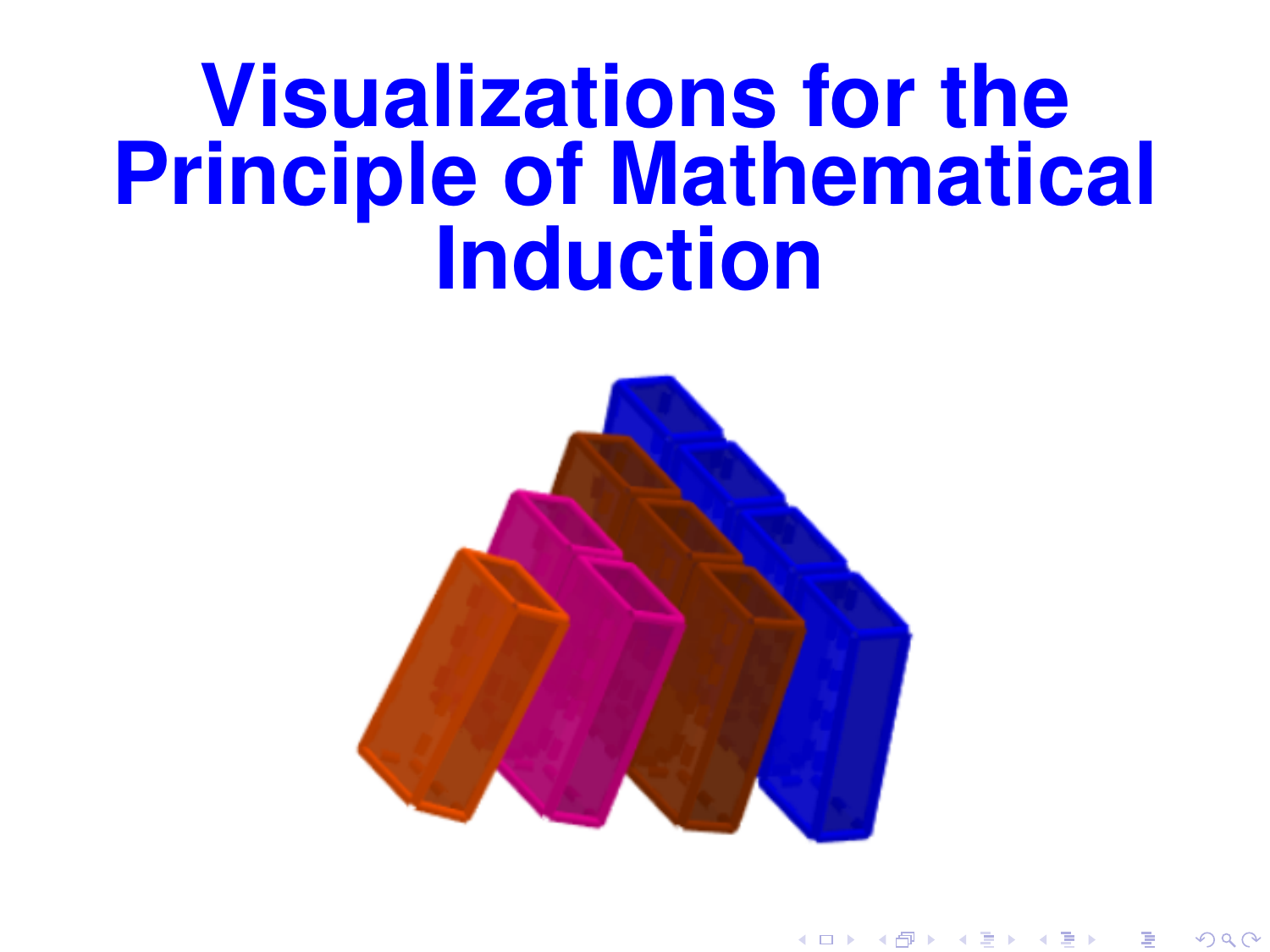# **The Principle of Mathematical Induction (PMI)**

#### PMI Classic

Consider statements  $P(n)$  for  $n \in \mathbb{N}$ . Suppose that  $P(0)$  is true (this is the base case). Suppose that for every  $n \in \mathbb{N}$  the statement  $P(n)$  implies  $P(n+1)$  (this is the induction step). Then  $P(n)$ holds true for all  $n \in \mathbb{N}$ .

**Exercise:** Prove that for every  $n \in \mathbb{N}$  the number  $n^3 - n$  is a multiple of 3.

**≮ロト (何) (日) (日)**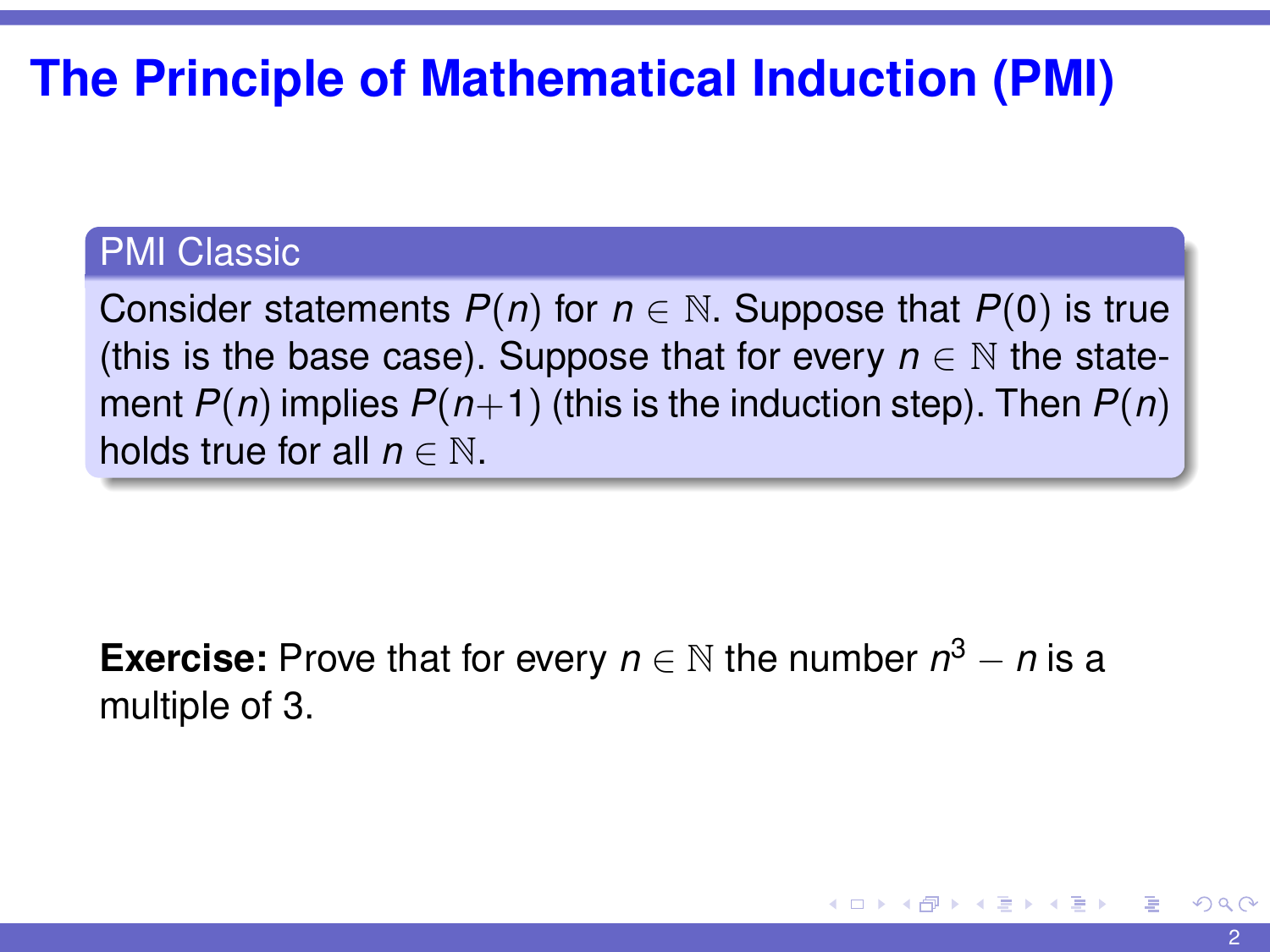# **Visualization of PMI Classic**

The PMI is usually illustrated by a row of falling dominoes:



- $\triangleright$  Consider infinitely (countably) many dominoes standing on end, arranged in a half-line extending infinitely to the right.
- If The  $(n + 1)$ th domino represents  $P(n)$ . Proving the truthfulness of *P*(*n*) means that the corresponding domino falls to the right.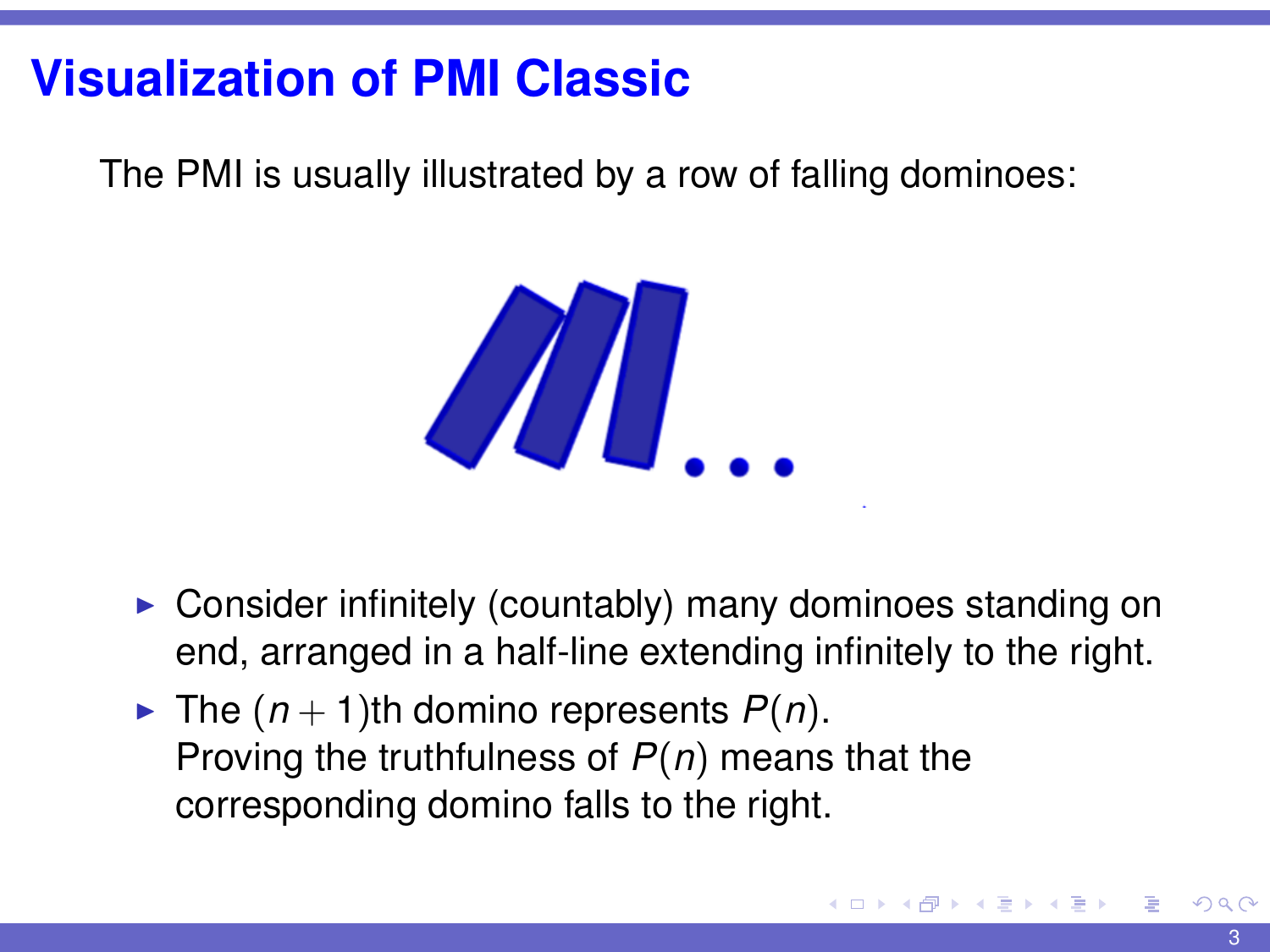- **The base case:** Push the first domino as to make it fall. This starts the chain reaction. Without a push the dominoes keep standing.
- **The induction step:** If one domino falls, then its right-hand neighbor falls as well. This guarantees that the chain reaction includes all dominoes in the row (eventually each domino will fall). A missing induction step can be visualised by a row of dominoes that at some point is not tight (there is too much space between a domino and the next one, and hence the chain reaction does not propagate).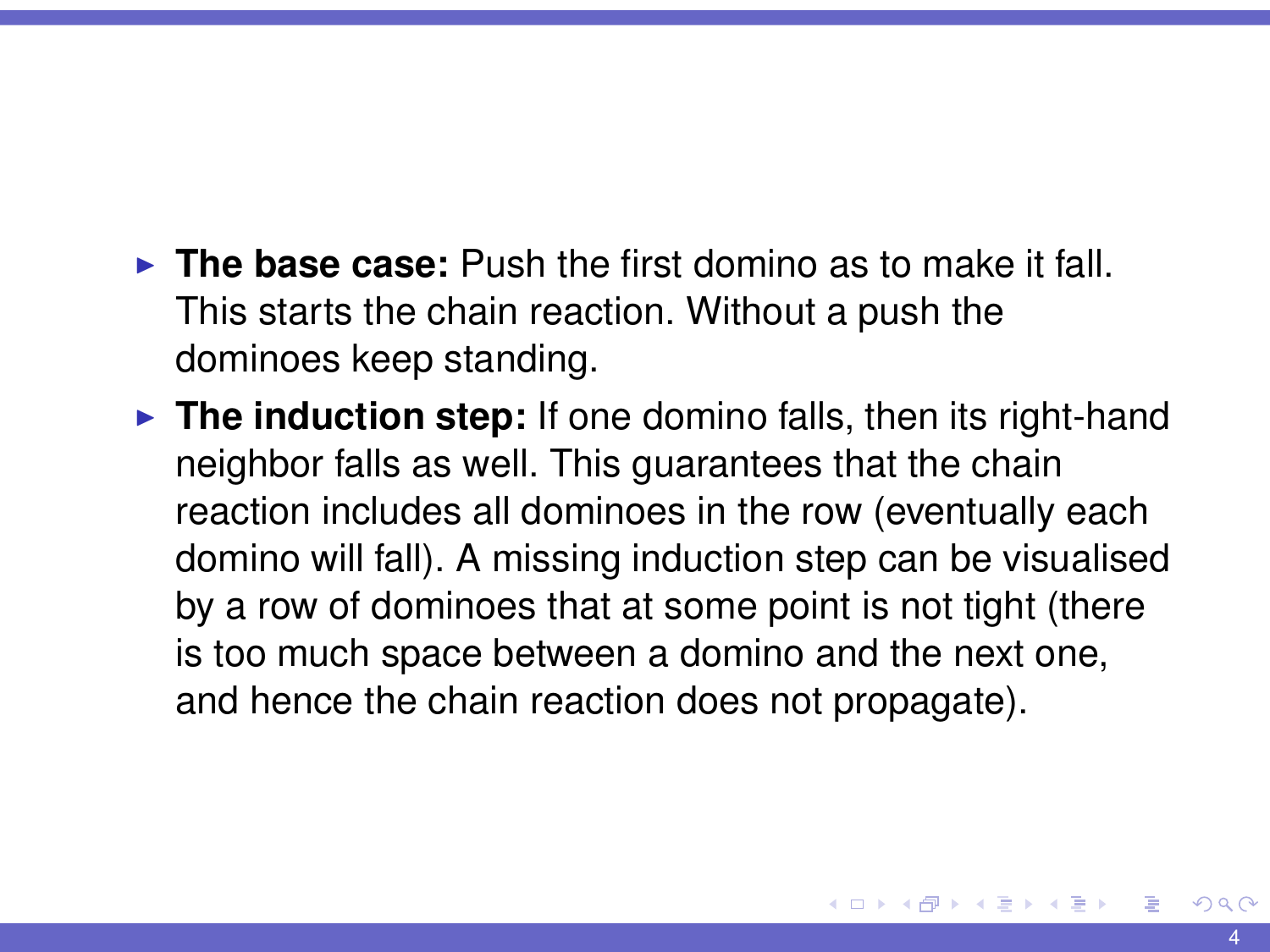# **The PMI on a countable set**

#### PMI Countably Infinite

If the set of statements is countably infinite, then it suffices to label its elements with the natural numbers to reduce to the situation of PMI Classic.

 $\triangleright$  We are arranging the dominoes in a row.

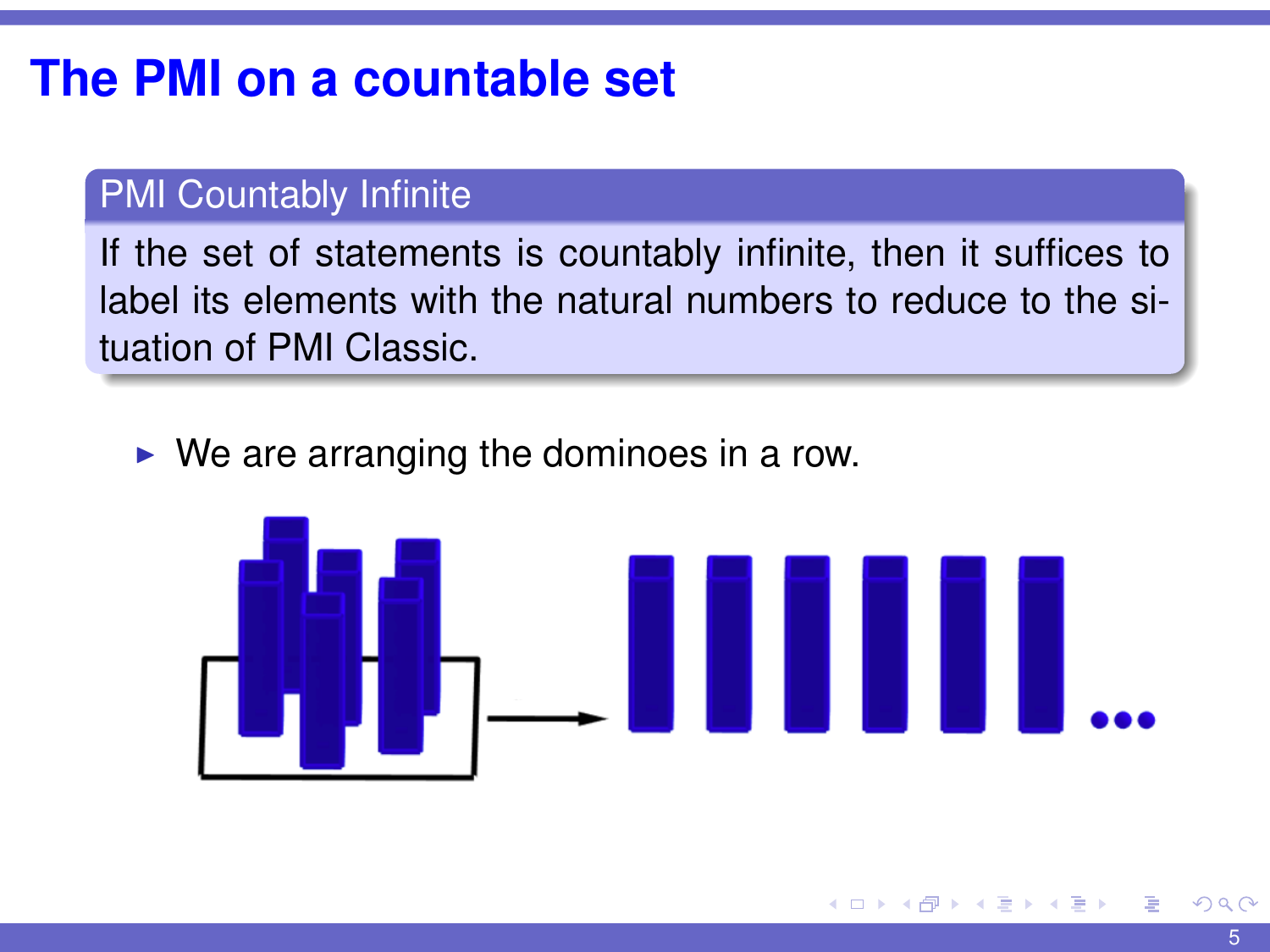#### *Examples for PMI Countably Infinite:*

If we consider the set of even non-negative integers, then typically we choose 0 as first element, 2 as second, 4 as third, and so on (for the odd non-negative integers we would choose 1 as first element, 3 as second, 5 as third, and so on).

If we have the set of integers smaller than or equal to −5, then it is natural to take −5 as as first element, −6 as second, −7 as third, and so on.

If we have the set of all integers, then we can order these as follows:

$$
0,1,-1,2,-2,3,-3\ldots\\
$$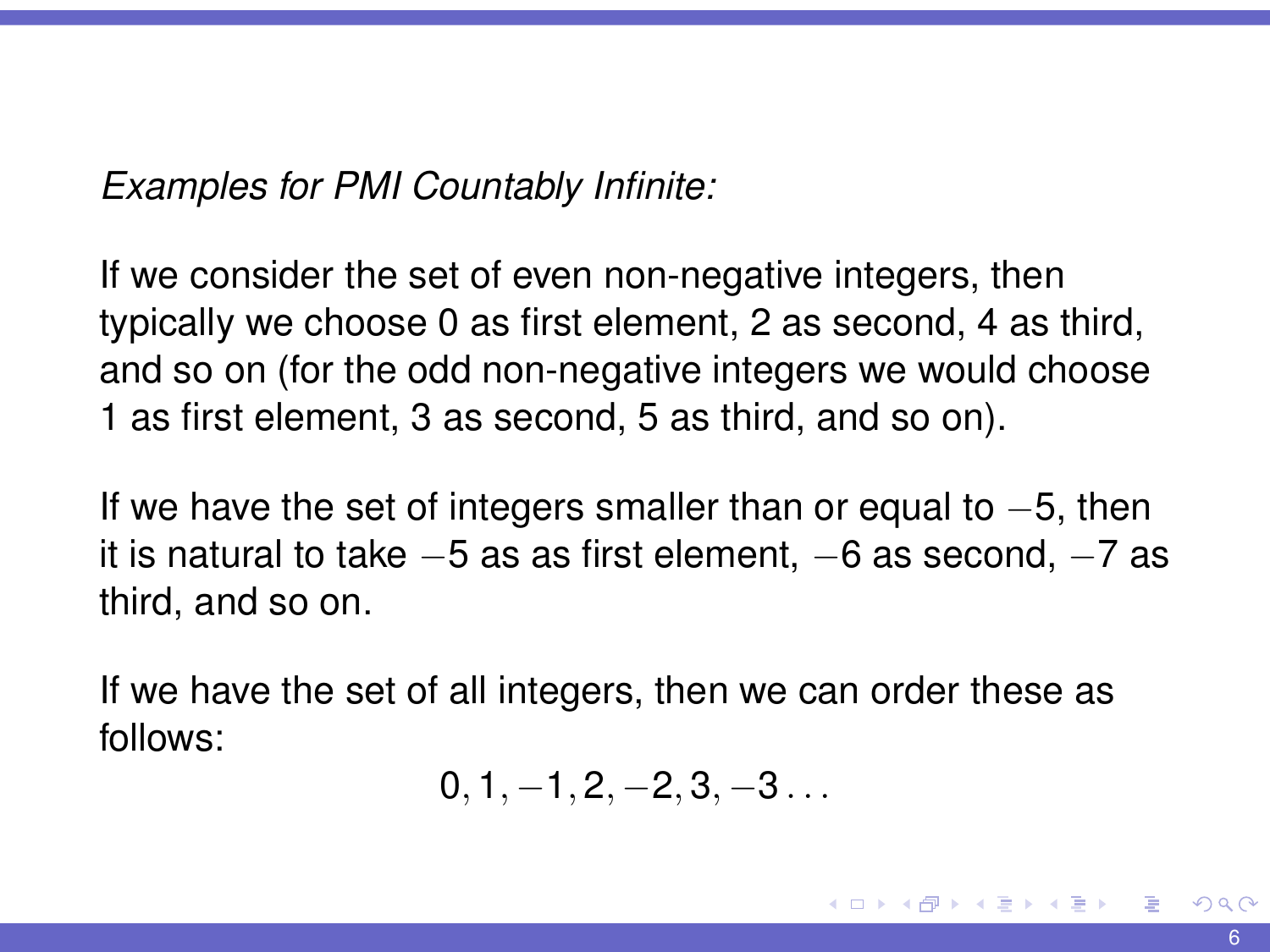### **PMI Different Start**

A special case of PMI Countably Infinite:

#### PMI Different Start

Let  $n_0 \in \mathbb{N}$ , and consider statements  $P(n)$  for  $n \in \mathbb{N}$  with  $n \geq n_0$ . Suppose that  $P(n_0)$  is true (this is the base case). Suppose that for every  $n \in \mathbb{N}$  with  $n \geq n_0$  the statement  $P(n)$  implies  $P(n+1)$ (this is the induction step). Then  $P(n)$  holds true for all  $n \in \mathbb{N}$ with  $n \ge n_0$ .

**Exercise:** Prove that for all natural numbers  $n \geq 4$  we have  $n \cdot (n-1) \cdots 2 \cdot 1 > 2^n$ .

(ロトメ部)メ唐)メ唐) - 唐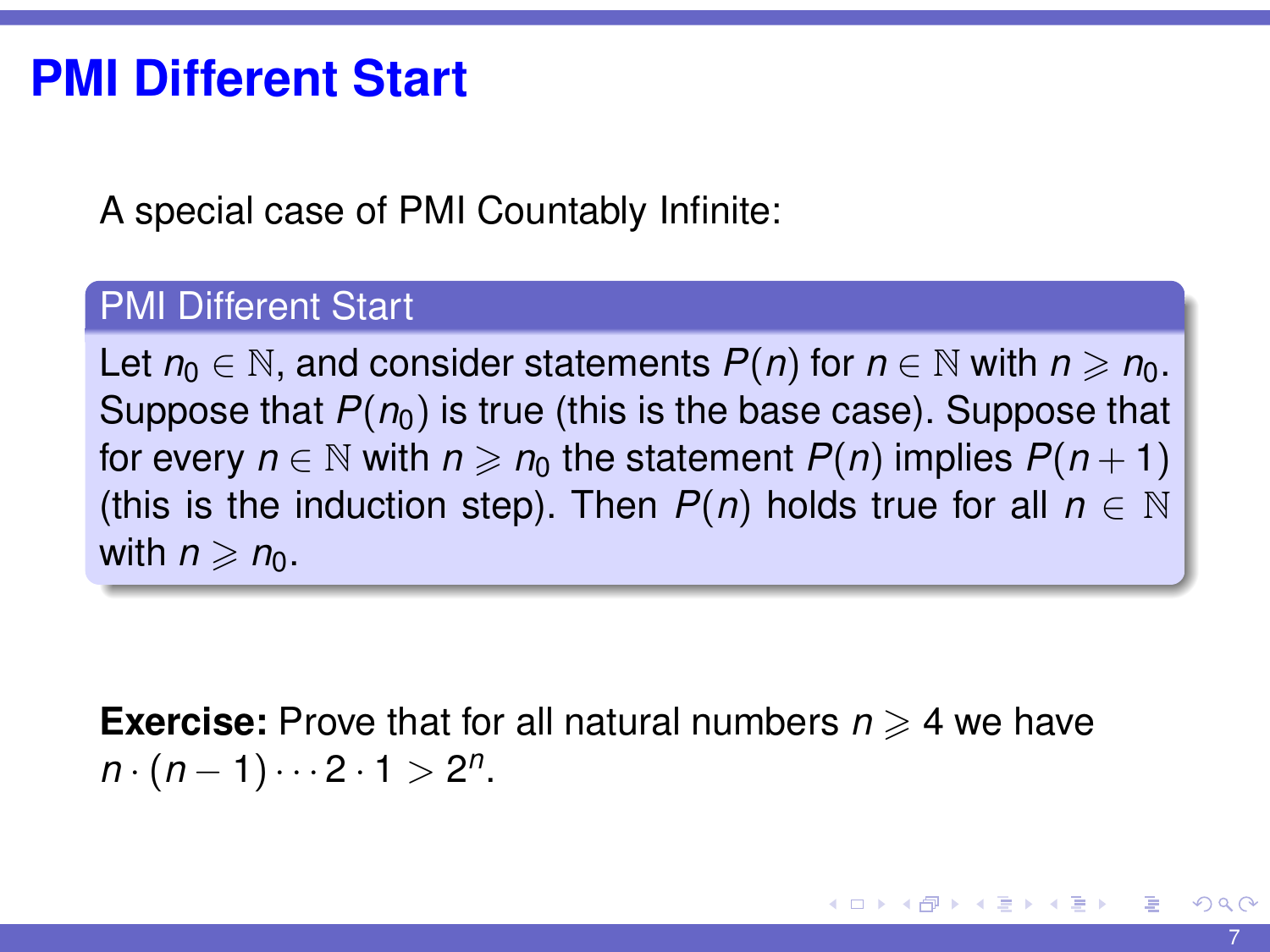# **Visualization of PMI Different Start**

- In Think of a row of dominoes indexed by  $\mathbb N$  (by considering some additional statements), and push the domino corresponding to  $n_0$ : the first dominoes stay untouched, the others will fall.
- $\blacktriangleright$  Ignore the first dominoes: these could either fall if pushed (true statements) or they are fixed (false statements).

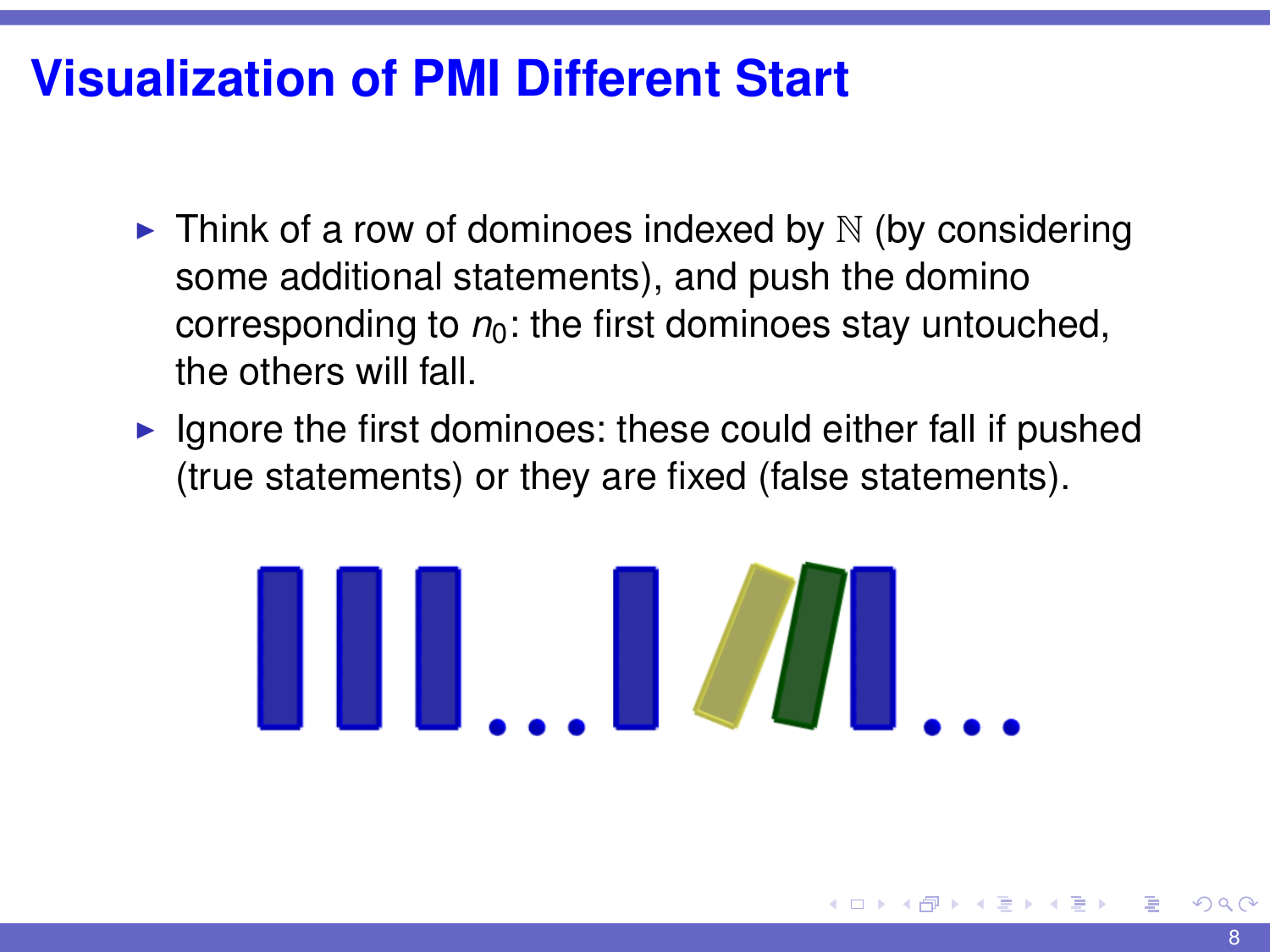### **PMI Finite**

#### **PMI Finite**

Let *S* be a non-empty finite set, and consider statements *P*(*s*) for  $s \in S$ . We label the elements of *S* with the natural numbers from 0 to *c* − 1, where *c* is the cardinality of *S*. Suppose that *P*(0) is true (this is the base case). Suppose that for every  $n \in \mathbb{N}$ with  $0 \le n < c - 1$  the statement  $P(n)$  implies  $P(n + 1)$  (this is the induction step). Then  $P(s)$  holds true for all  $s \in S$ .

**Exercise:** Prove that for all integers *n* in the range from 20 to 50 the binomial coefficient  $\binom{30}{n-20}$  is strictly positive.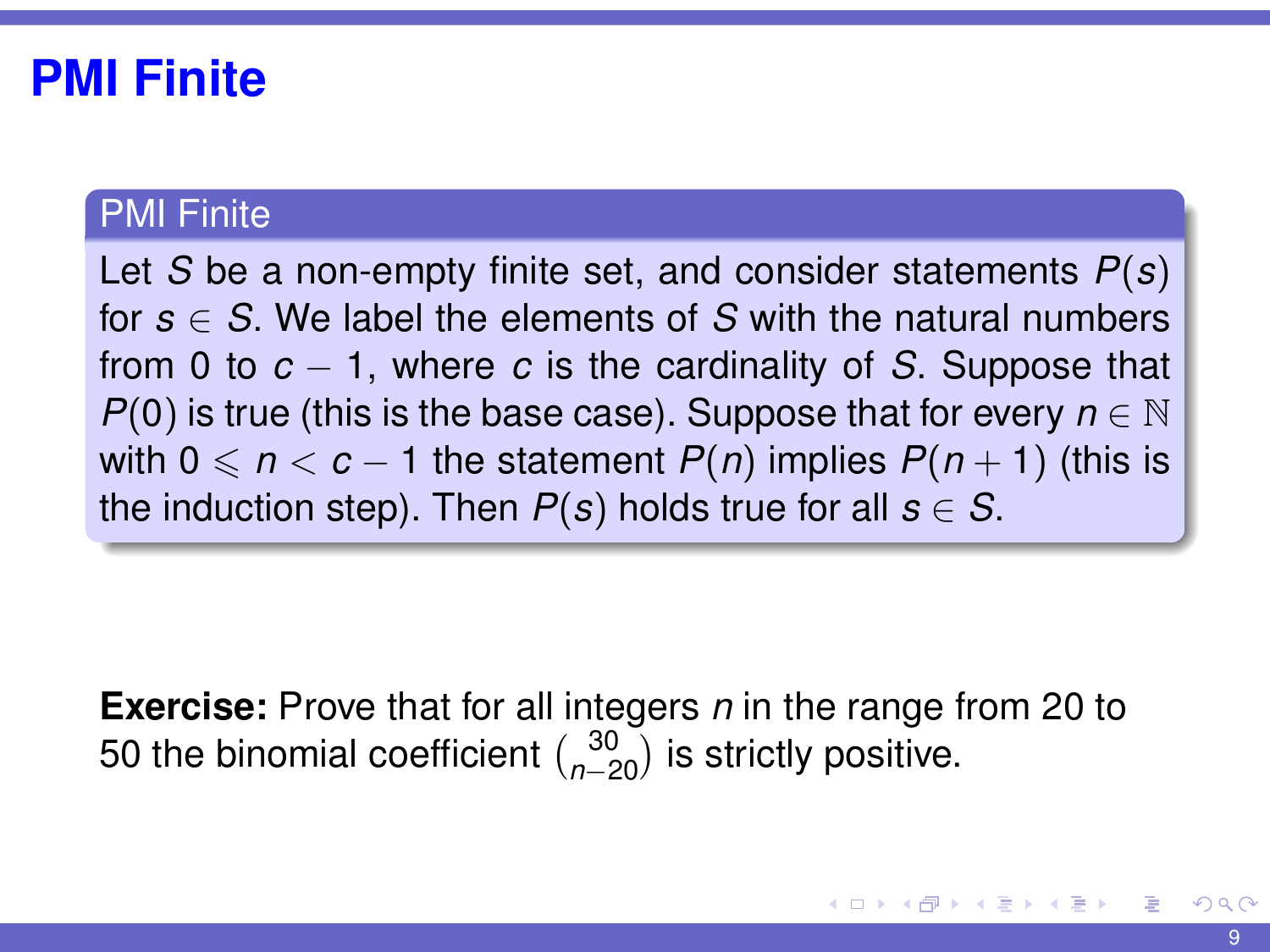$\triangleright$  Visually, the row of dominoes is finite: after finitely many steps all dominoes have fallen and the chain reaction stops.



*Further variants of the PMI can be combined with PMI Countably Infinite or PMI Finite.*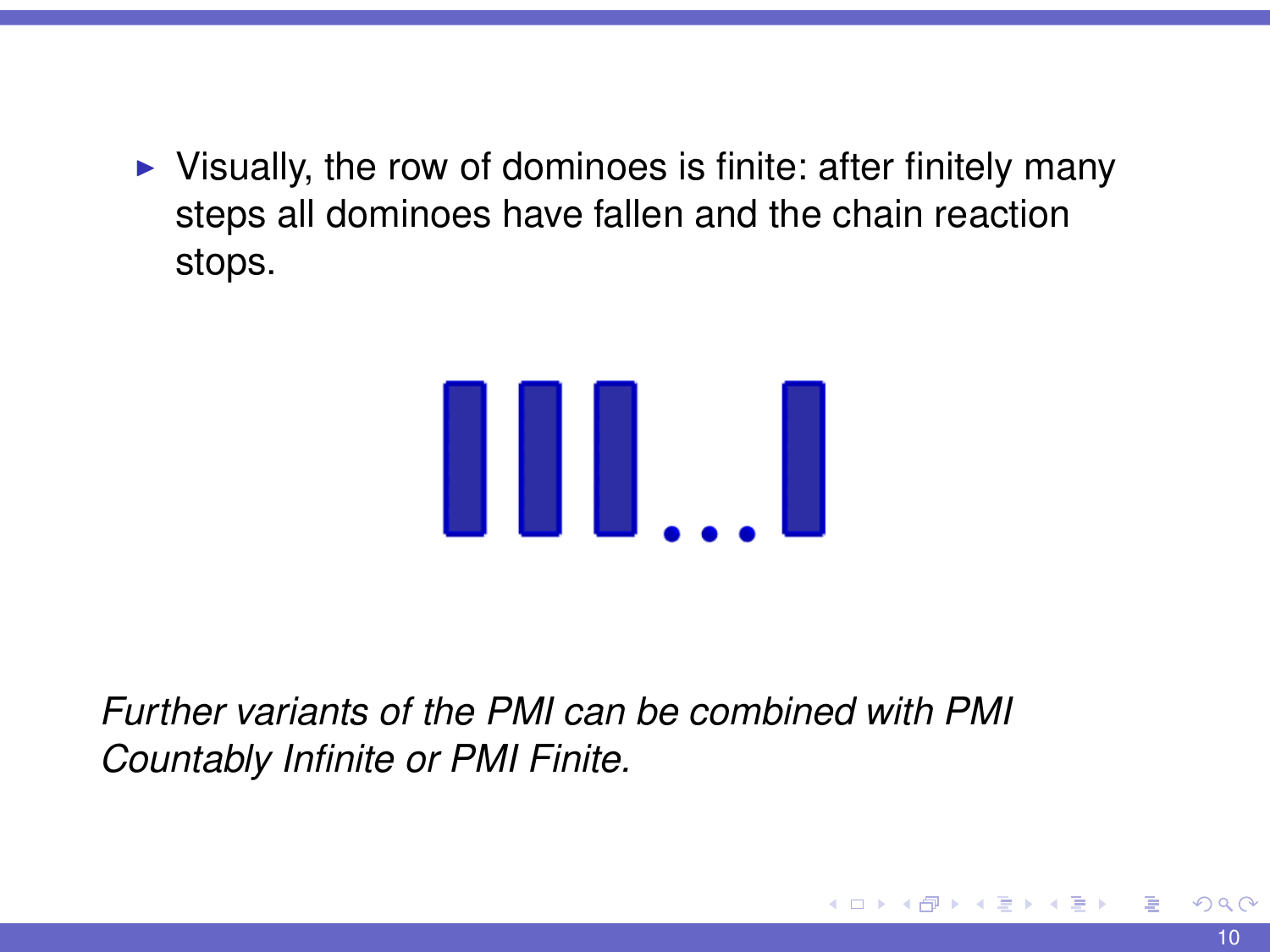# **The complete mathematical induction**

#### PMI Complete

Consider statements  $P(n)$  for  $n \in \mathbb{N}$ . Suppose that  $P(0)$  is true (this is the base case). Suppose that for every  $n \in \mathbb{N}$  the collection of statements  $P(0)$  to  $P(n)$  implies  $P(n + 1)$  (this is the induction step). Then  $P(n)$  holds true for all  $n \in \mathbb{N}$ .

The induction step is easier to prove because we can make use of any statement from *P*(0) to *P*(*n*). Often we only need a fixed amount of previous statements, for example  $P(n)$  and  $P(n - 1)$ .

*Further variants of the PMI can be combined with PMI Complete.*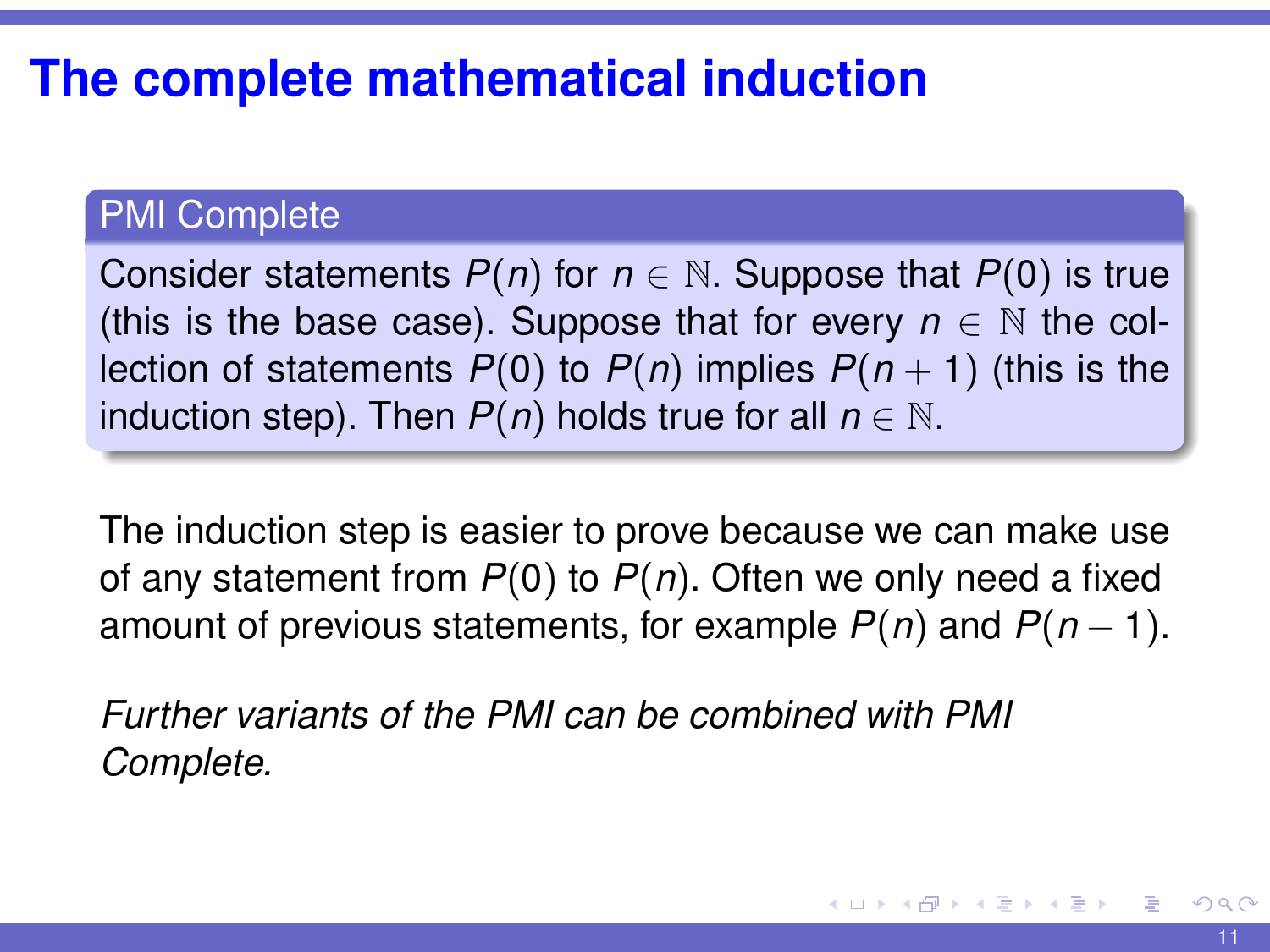### **Visualization of PMI Complete**

 $\triangleright$  Consider dominoes of growing size. The induction step means that the first dominoes together have enough elain to make the next domino fall.



**Exercise:** Prove that the *n*-th Fibonacci number equals

$$
\frac{1}{\sqrt{5}}\Big[\Big(\frac{1+\sqrt{5}}{2}\Big)^n-\Big(\frac{1-\sqrt{5}}{2}\Big)^n\Big]
$$

.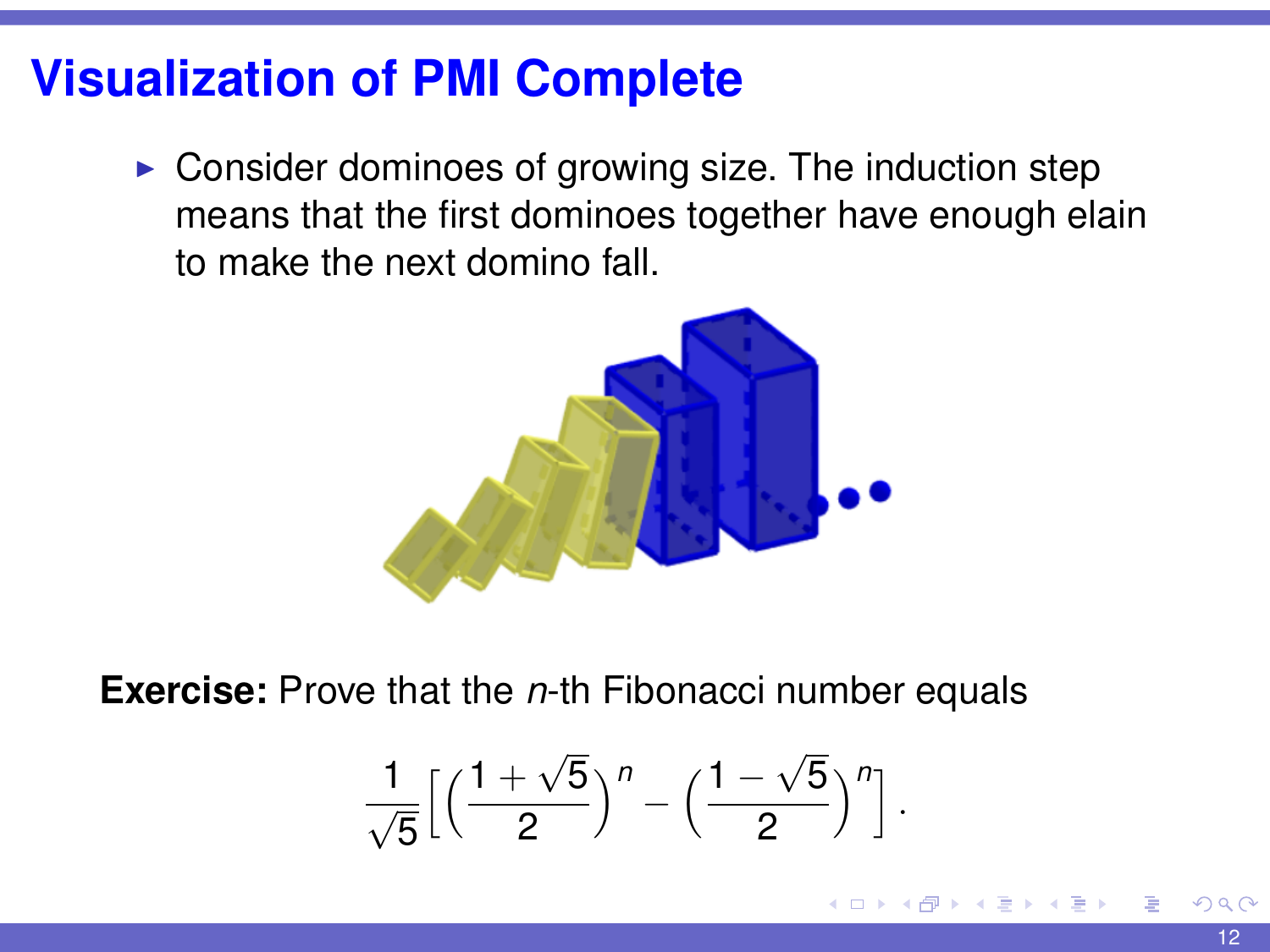# **The backwards mathematical induction**

#### PMI Backwards

Consider statements  $P(n)$  for  $n \in \mathbb{N}$ . Suppose that  $P(n)$  is true for all  $n \in S$ , where *S* is an infinite subset of N (this is an infinite set of base cases). Suppose that for every  $n \in \mathbb{N}$  with  $n > 0$  the statement  $P(n)$  implies  $P(n-1)$  (this is the backward induction step). Then  $P(n)$  holds true for all  $n \in \mathbb{N}$ .

We are doing infinitely many applications of PMI Finite (each statement is proven multiple times).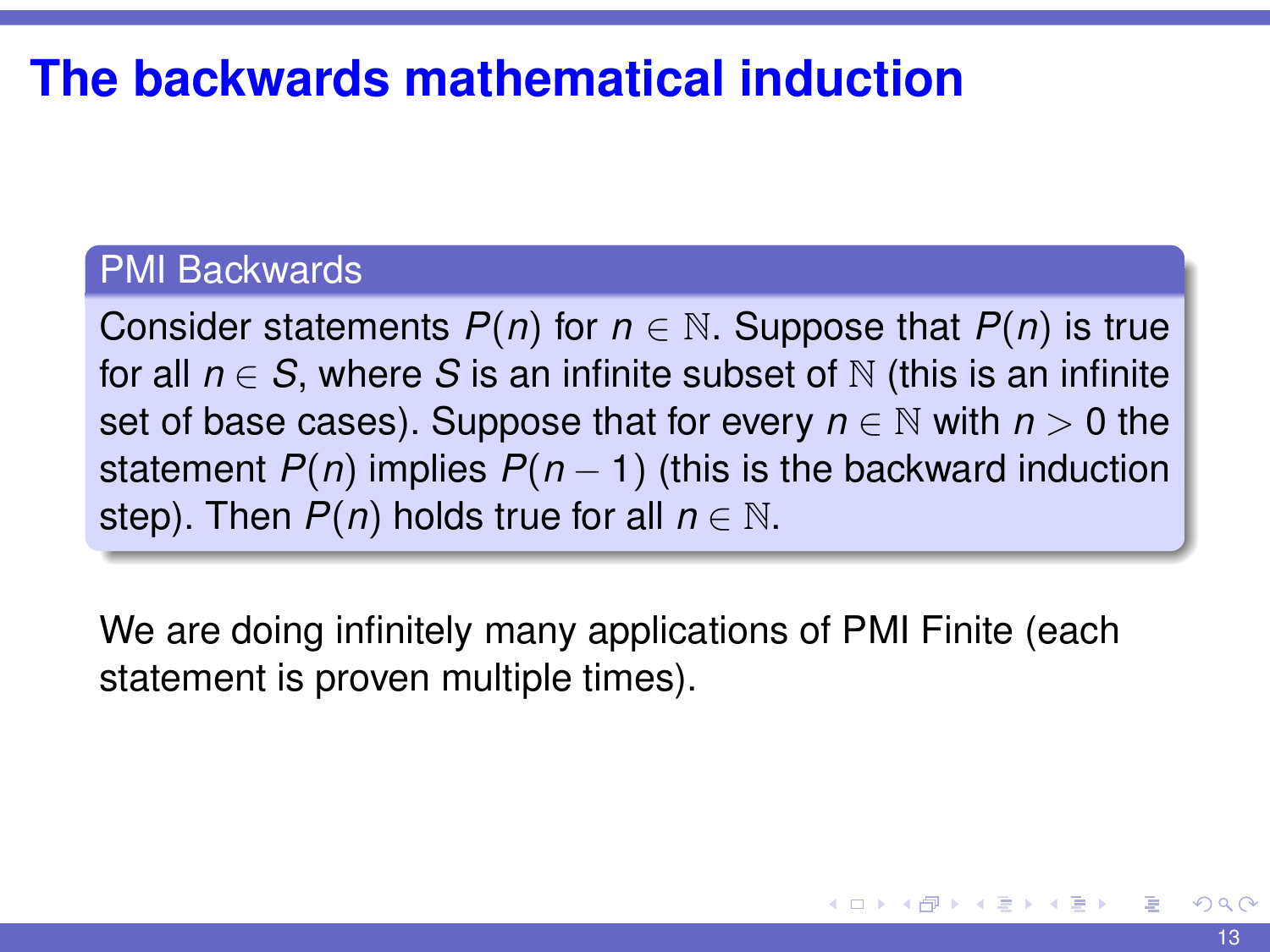### **Visualization of PMI Backwards**

 $\triangleright$  Push to the left all dominoes corresponding to the elements of *S*: the chain reaction propagates to the left.



**Exercise:** Let  $n \in \mathbb{N}$  with  $n \ge 1$ . Prove the inequality between arithmetic and geometric mean of *n* strictly positive real numbers:

$$
\frac{a_1+a_2+\ldots+a_n}{n}\geqslant \sqrt[n]{a_1a_2...a_n}\,.
$$

(Hint: Prove the inequality by induction for all *n* that are powers of 2.)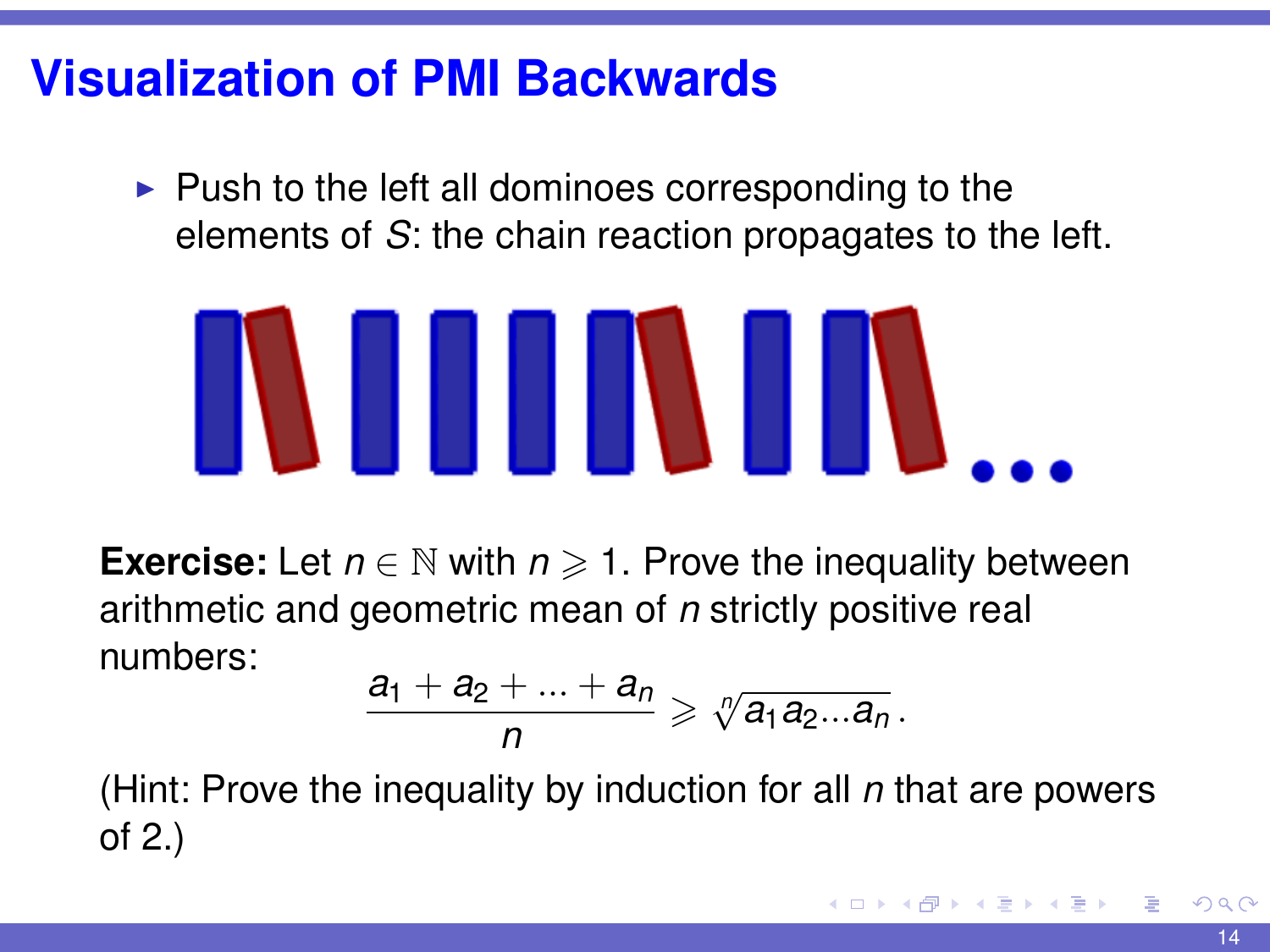# **Two-dimensional induction**

#### PMI Two-dimensional

Consider statements  $P(a, b)$  for  $a, b \in \mathbb{N}$ . Suppose that  $P(0, 0)$ is true (this is the base case). Suppose that, if *P*(*a*, 0) is true for some  $a \in \mathbb{N}$ , then  $P(a+1, 0)$  is also true (this is the first induction step). Suppose that, if  $P(a, b)$  is true for some  $a, b \in \mathbb{N}$ , then  $P(a, b + 1)$  is also true (this is the second induction step). Then *P*(*a*, *b*) holds true for every *a*, *b*  $\in$  N.

With the base case and the first induction step one proves *P*( $a$ , 0) for all  $a \in \mathbb{N}$  (PMI Classic). The second induction step then allows to prove  $P(a, b)$  for any fixed *a* and for any  $b \in \mathbb{N}$ (infinitely many PMI Classic).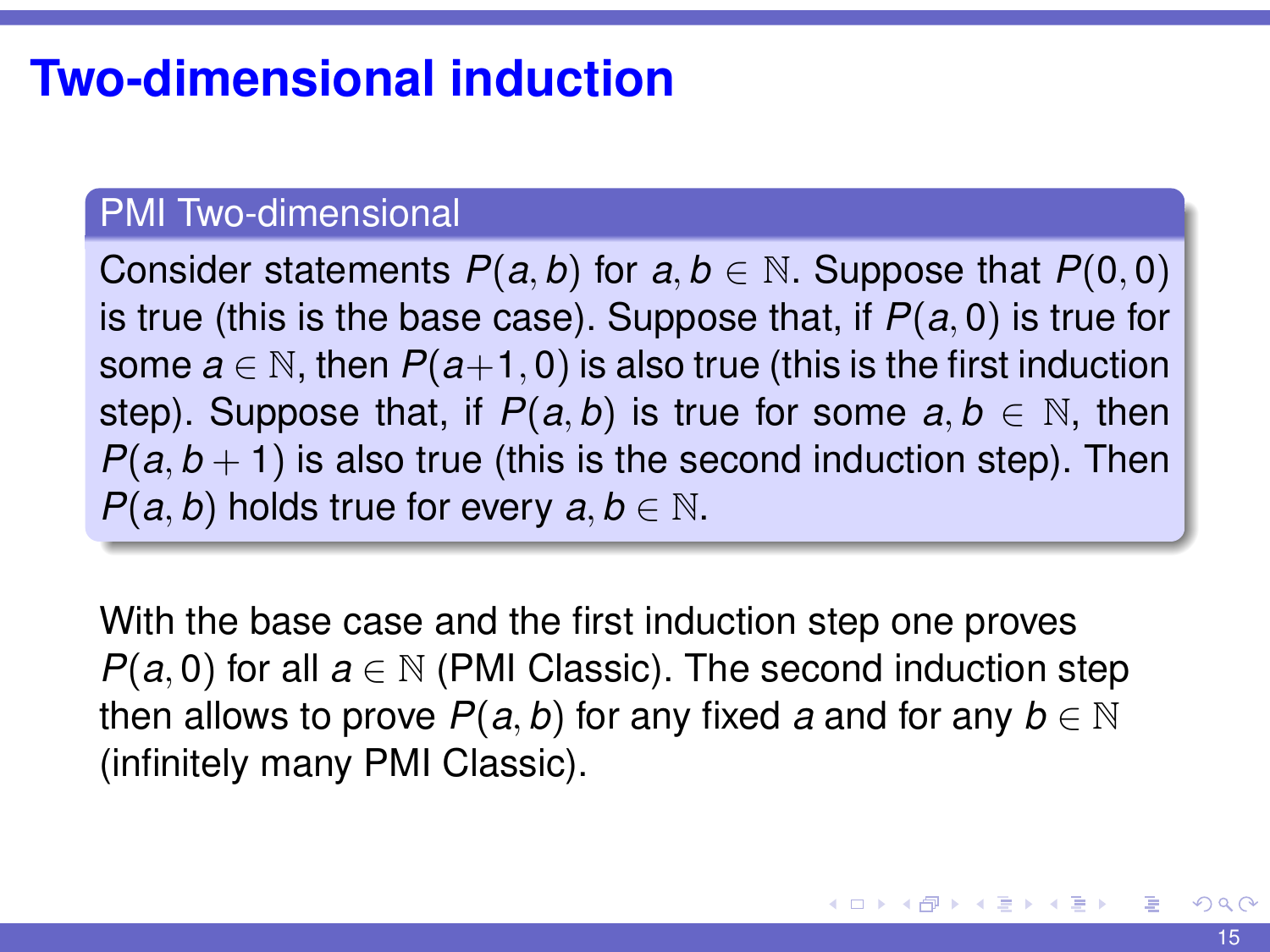*PMI Two-dimensional generalizes to finitely many variables.*

**Exercise:** Consider a function *f*(*a*, *b*) of two strictly positive integer variables that satisfies  $f(1, 1) = 2$  and such that for every *a*, *b* the following holds:

$$
f(a+1,b) = f(a,b) + 2(a+b)
$$

$$
f(a,b+1) = f(a,b) + 2(a+b-1).
$$

Prove that for every *a*, *b* we have

$$
f(a,b)=(a+b)^2-(a+b)-2b+2.
$$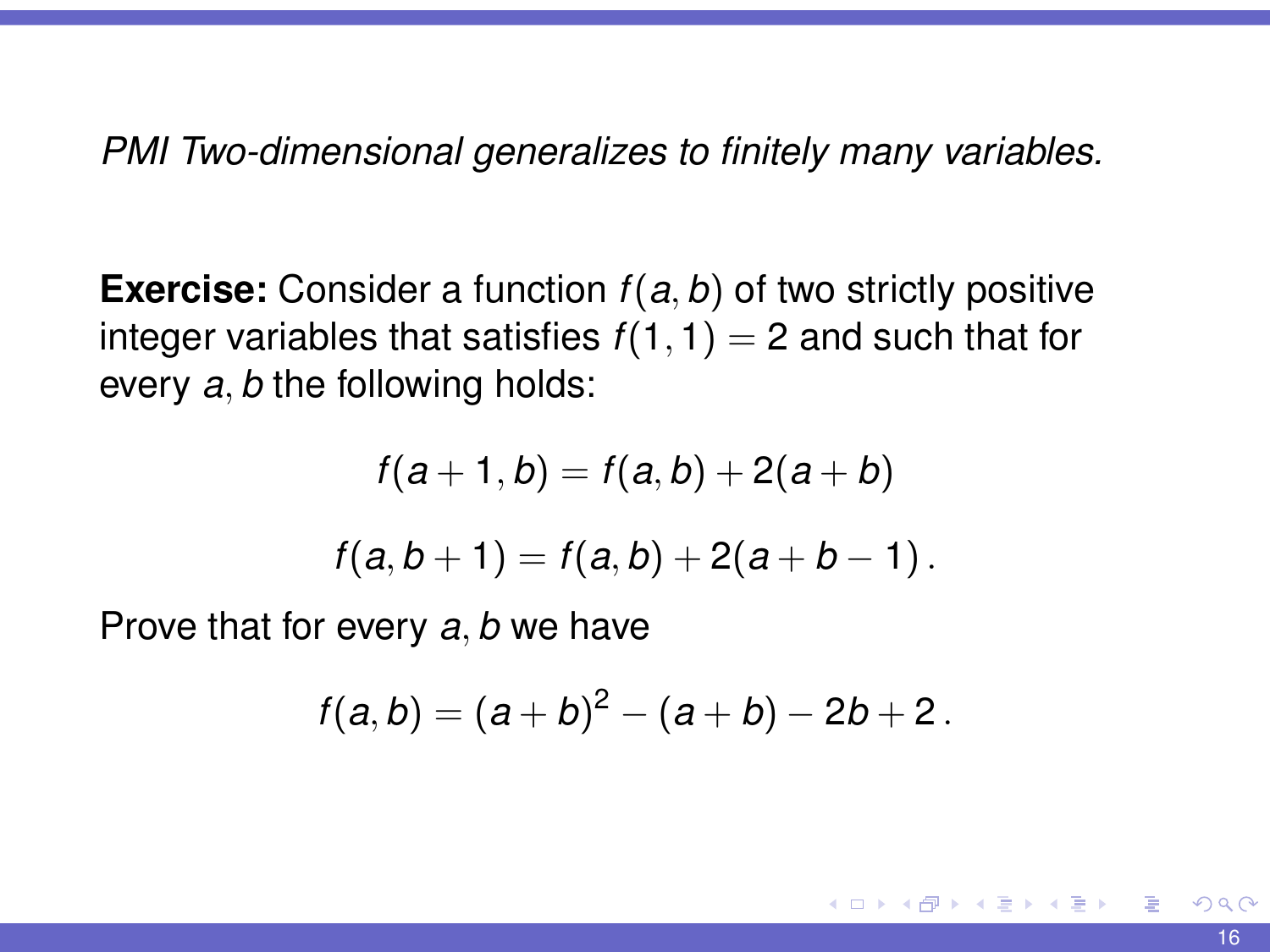### **Visualizing PMI Two-dimensional**

- $\triangleright$  Mark the point  $(a, b)$  in the plane as soon as  $P(a, b)$  is proven.
- $\triangleright$  Mark (0,0) because of the base case, and then the by first induction step all points on the *a*-axis.
- $\triangleright$  By the second induction step the marking propagates upwards from (*a*, 0). It propagates to all points (*a*, *b*).



nar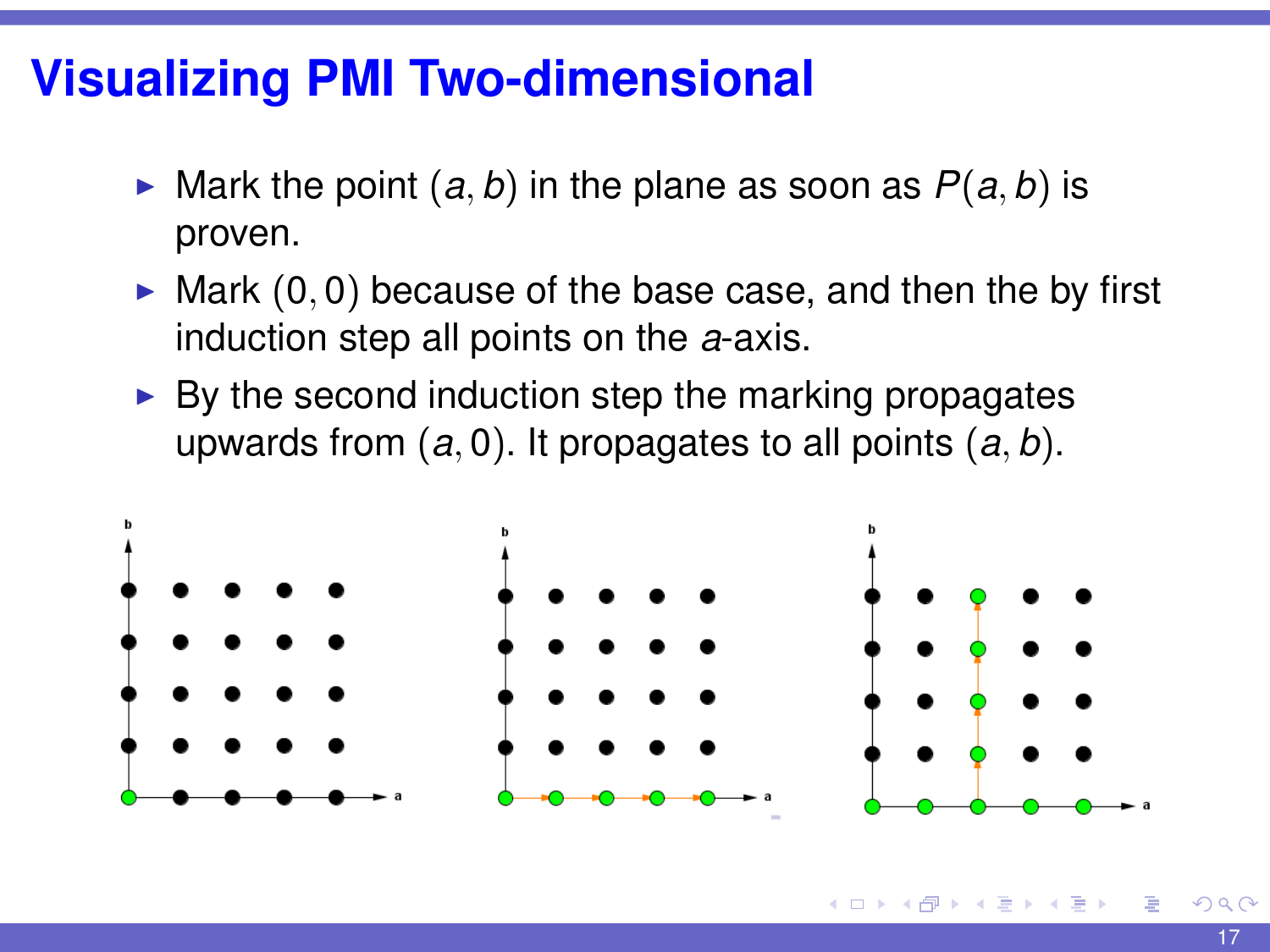#### **PMI Sum of variables**

#### PMI Sum of variables

Consider statements  $P(a, b)$  for  $a, b \in \mathbb{N}$ . Suppose that  $P(0, 0)$ is true (this is the base case). Suppose that, if for some  $n \in \mathbb{N}$  the statement  $P(a, b)$  is true whenever  $a + b = n$ , then the statement *P*(*a*, *b*) is true whenever  $a+b = n+1$  (this is the induction step). Then  $P(a, b)$  holds true for every  $a, b \in \mathbb{N}$ .

Consider statements *Q*(*n*) consisting of all *P*(*a*, *b*) with  $a + b = n$ , and apply PMI Classic.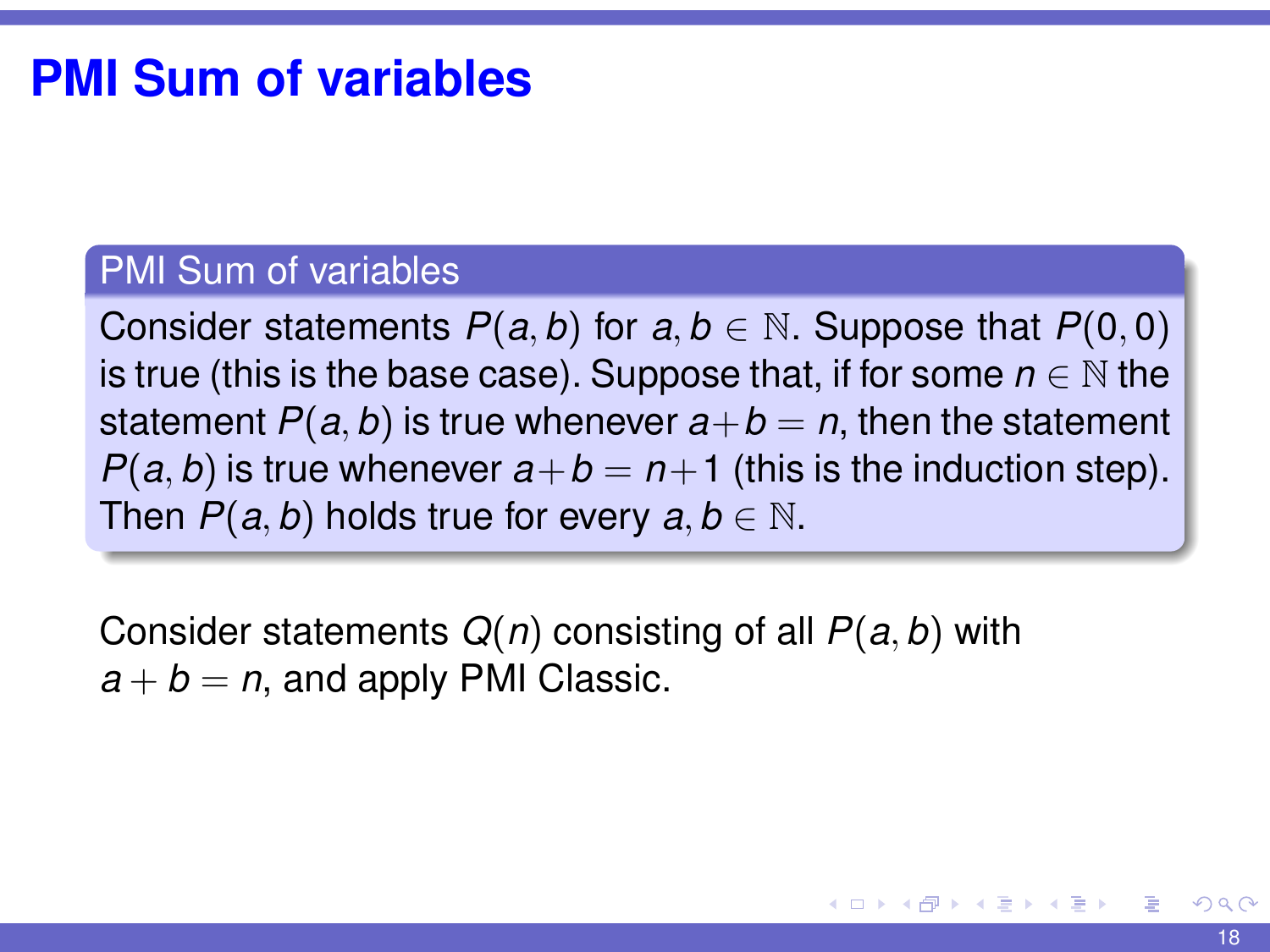**Exercise:** Prove that for all natural numbers *n*, *k* such that  $k \leqslant n$  the binomial coefficient  $\binom{n}{k}$  $\binom{n}{k}$  is a natural number. You can make use of the known formula

$$
\binom{n}{k} = \binom{n-1}{k-1} + \binom{n-1}{k}.
$$

(Hints: While doing the induction in one variable, apply PMI Complete. The fact that the set of cases is a subset rather than the whole of  $\mathbb{N}^2$  will not matter in the proof.)

*PMI Sum of variables generalizes to finitely many variables.*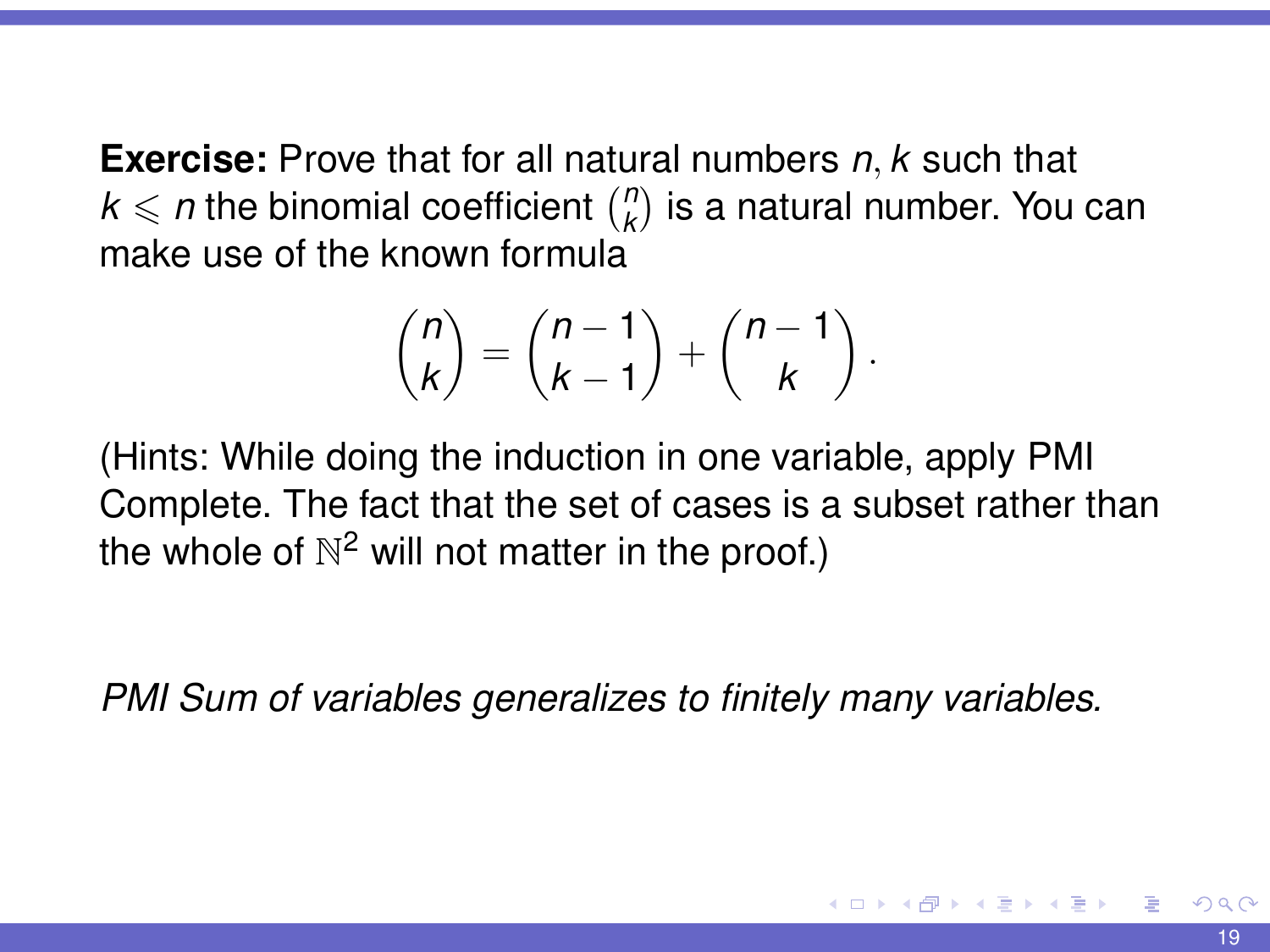### **Visualizing PMI Sum of variables**

- If The statement  $Q(n)$  corresponds to the  $(n + 1)$ th finite diagonal of the first quadrant.
- $\blacktriangleright$  The chain reaction propagates from one diagonal to the next.

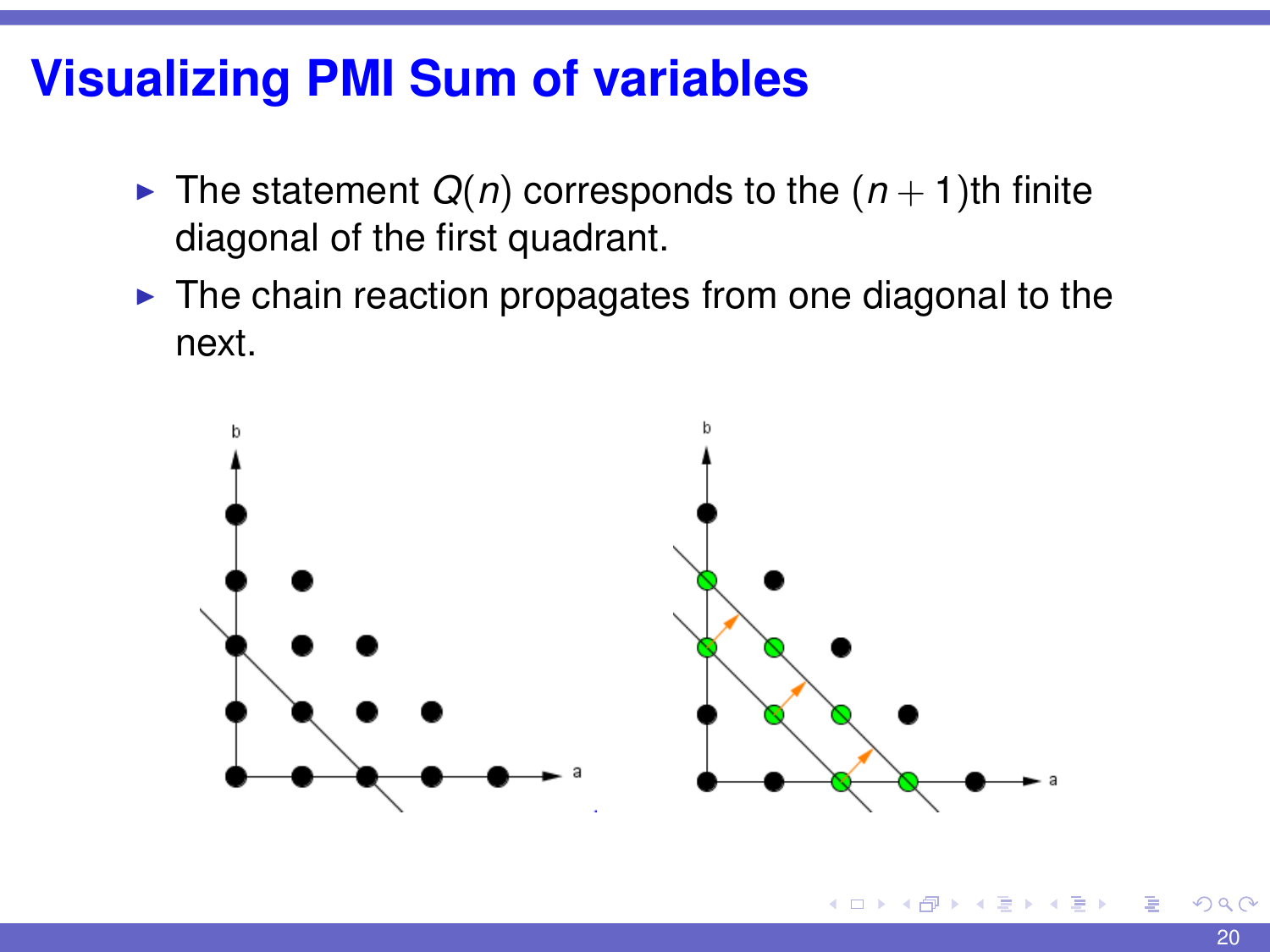# **The general framework for grouping statements**

#### PMI Partition

Let *S* be a set, and consider statements  $P(s)$  for  $s \in S$ . Partition *S* into countably many subsets  $T_n$  with  $n \in \mathbb{N}$ . Suppose that  $P(s)$ is true for all  $s \in T_0$  (this is the base case). For all  $n \in \mathbb{N}$  suppose that, if  $P(s)$  is true whenever  $s \in T_n$ , then  $P(s)$  is true whenever  $s \in T_{n+1}$  (this is the induction step). Then  $P(s)$  holds true for every  $s \in S$ .

Apply PMI Classic to *n*.

*One could consider a finite partition, and apply PMI Finite.*

**Exercise:** For all finite subsets *F* of N, prove that the number of subsets of  $F$  equals  $2^{\#F}.$ 

イロト イ押 トイヨ トイヨト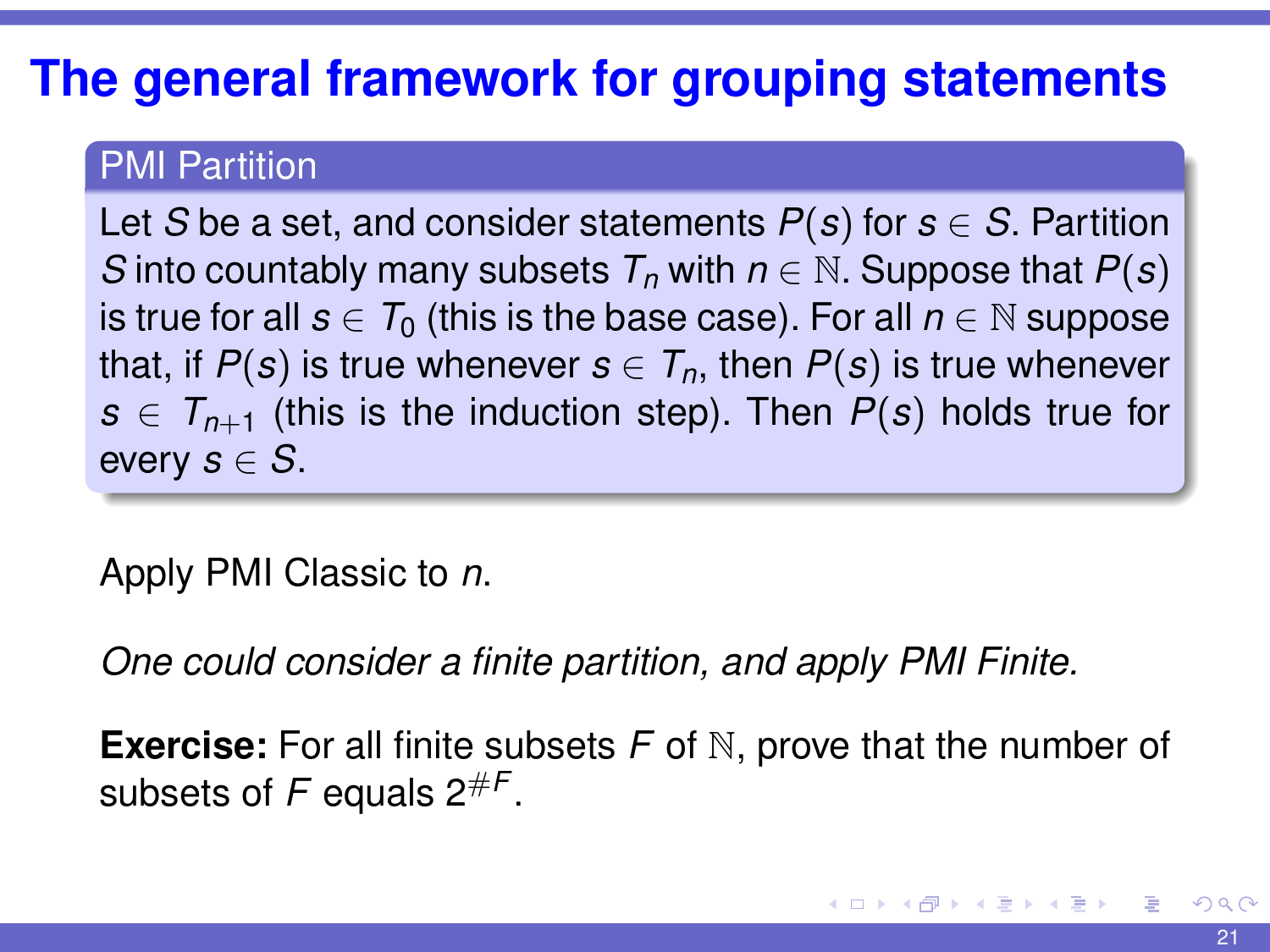# **Visualization of PMI Partition**

 $\triangleright$  Consider domino towers (of growing size for PMI Complete). The towers completely fall apart in the process, i.e. all their dominoes fall.



 $\blacktriangleright$  More generally, consider arrangements of dominoes: if all dominoes in an arrangement fall, then all dominoes in the next one fall.

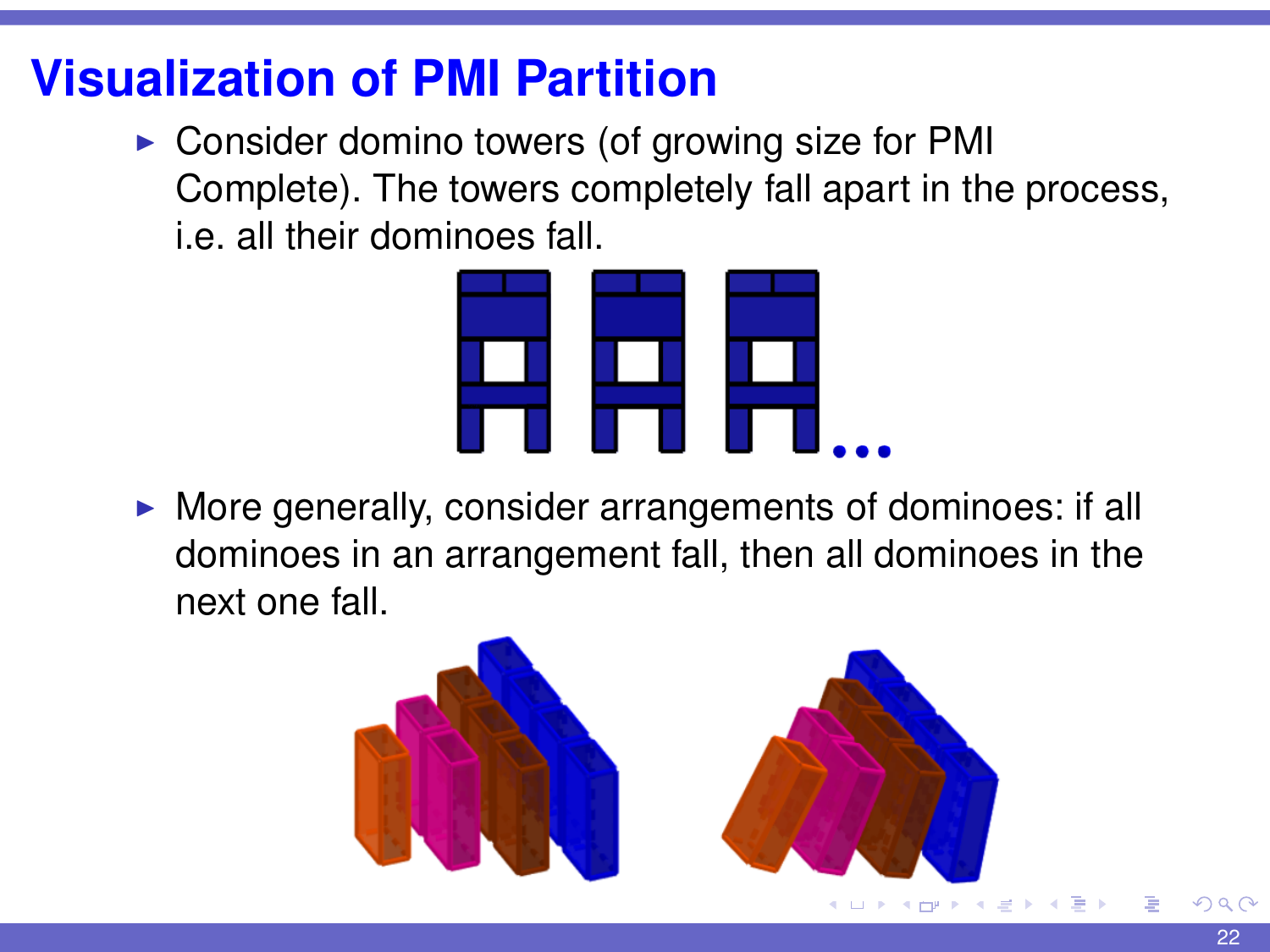### **Larger induction step**

#### PMI Jumps

Consider statements  $P(n)$  for  $n \in \mathbb{N}$ . Let  $k \in \mathbb{N}$  with  $k \ge 1$ . Suppose that the statements  $P(0)$  up to  $P(k - 1)$  are true (we have *k* base cases). Suppose that for every  $n \in \mathbb{N}$  the statement *P(n)* implies  $P(n + k)$  (in the induction step we jump k steps ahead). Then  $P(n)$  holds true for all  $n \in \mathbb{N}$ .

The set  $N$  is partitioned into  $k$  subsets, according to the remainder after division by *k*. Apply *k* times PMI Countably infinite.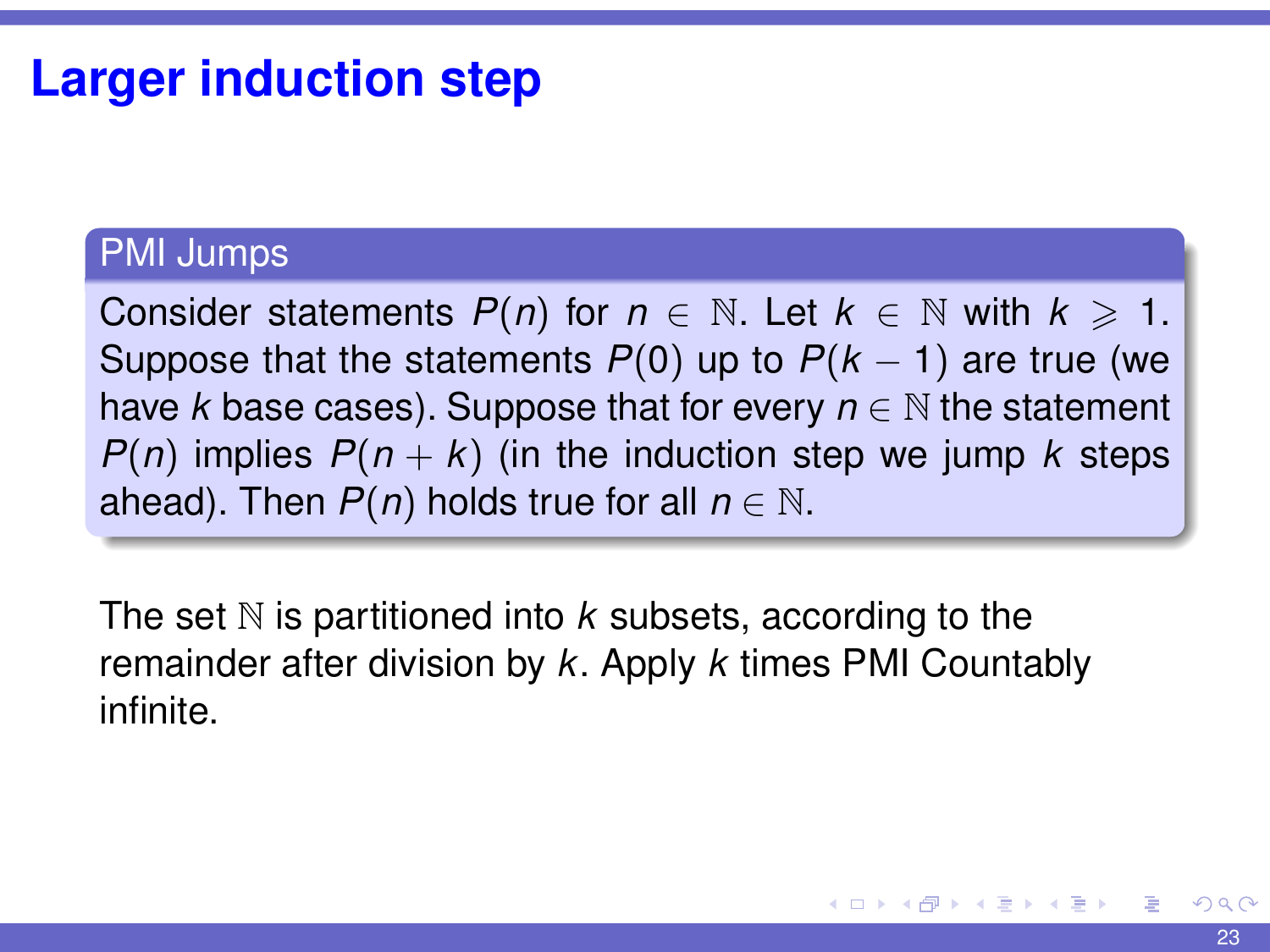### **Visualization of PMI Jumps**

 $\blacktriangleright$  PMI Jumps with  $k = 2$  has two inductions in its structure, one for the even numbers and one for the odd numbers.

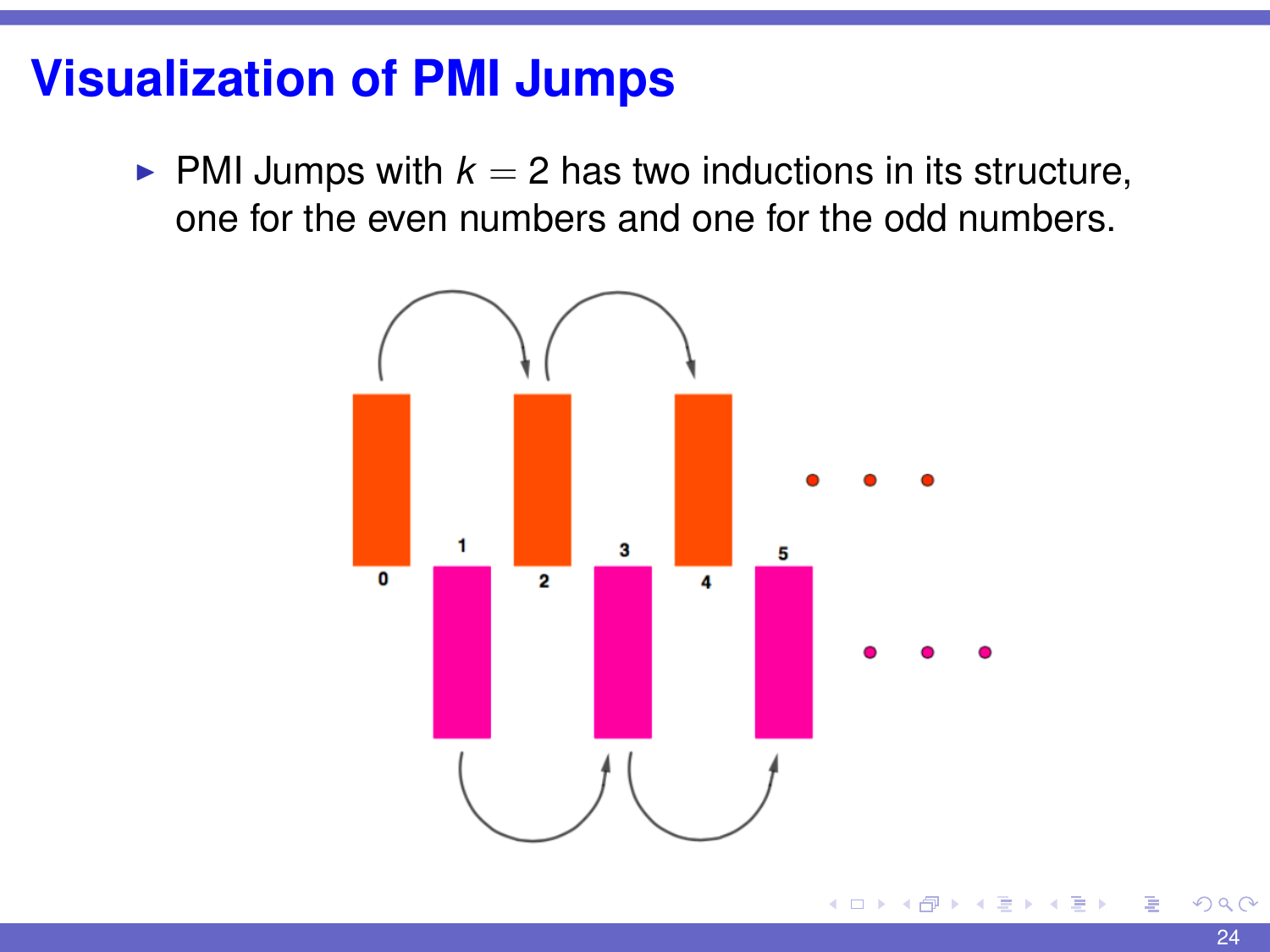$\triangleright$  Visualize PMI Jumps with *k* rows of falling dominoes: hitting the next domino in the row means jumping *k* steps ahead in the usual arrangement.



 $\alpha$   $\sigma$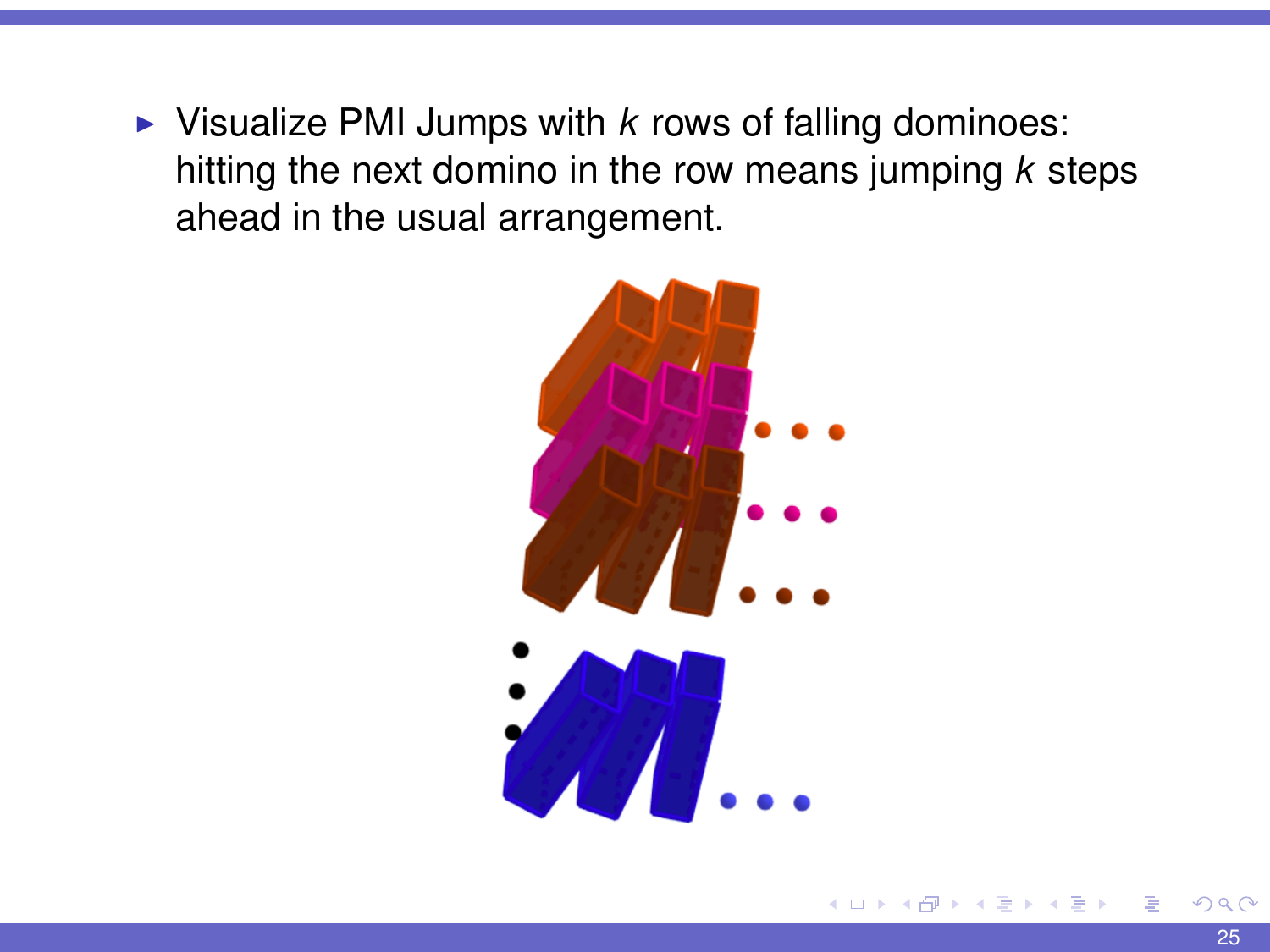### **Case distinction on the proof of the induction step**

An alternative to PMI Jumps is doing a **case distinction in the proof of the induction step** of PMI Classic.

For PMI Jumps with  $k = 2$  one gets the two cases "from even to odd" and "from odd to even".

**Exercise:** Prove that for all  $n \in \mathbb{N}$  we have

$$
(-1)^n = \left\{ \begin{array}{ll} 1 & \text{for } n \text{ even}; \\ -1 & \text{for } n \text{ odd}. \end{array} \right.
$$

**Exercise:** Prove (PMI Jumps with  $k = 4$ , or four cases) the formula for the higher derivatives of the sinus function.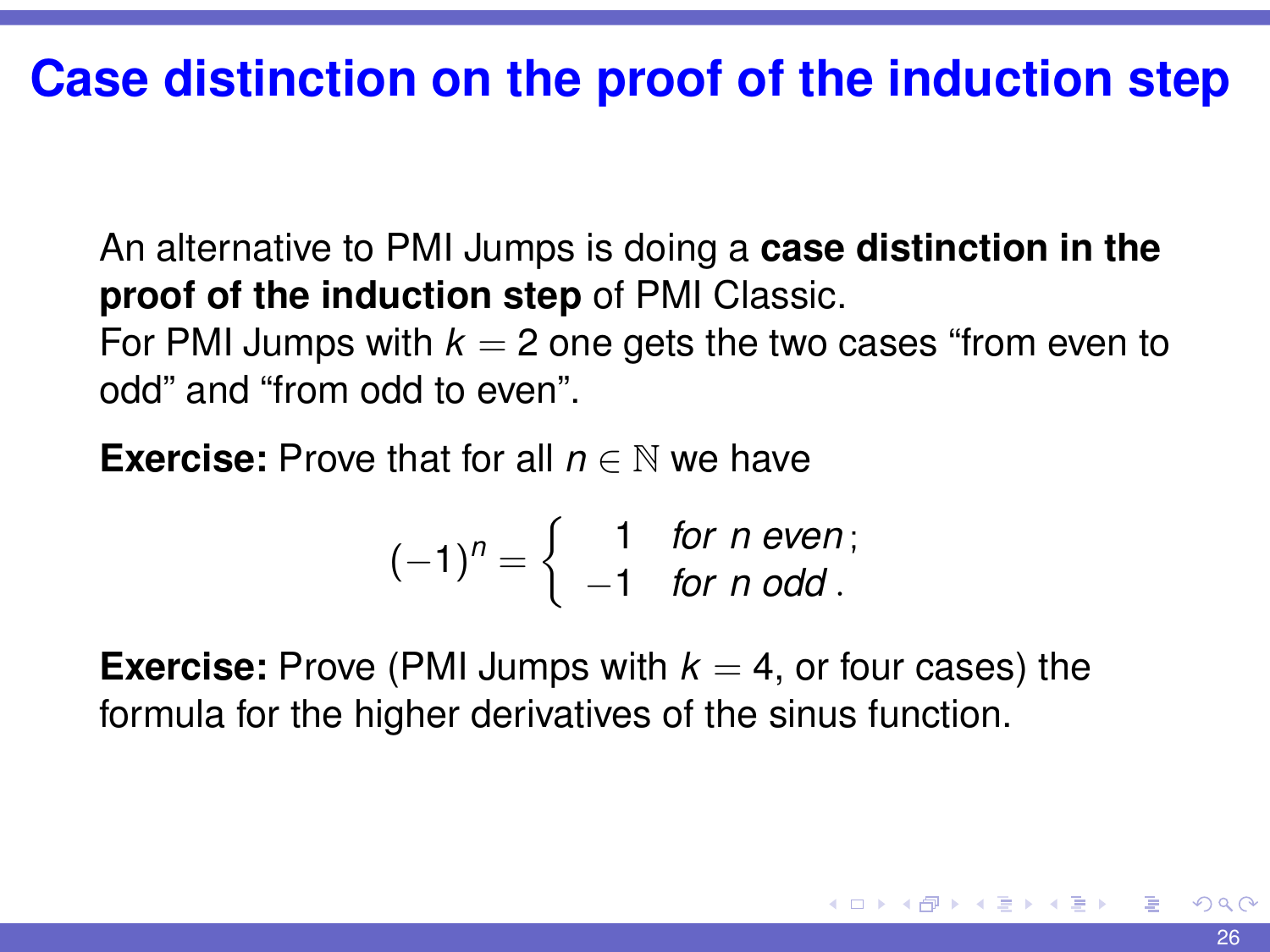## **Visualization of the case distinction**

 $\triangleright$  Not all dominoes fall down in the same way, the dominoes are not aligned (here the dominoes are seen from above):